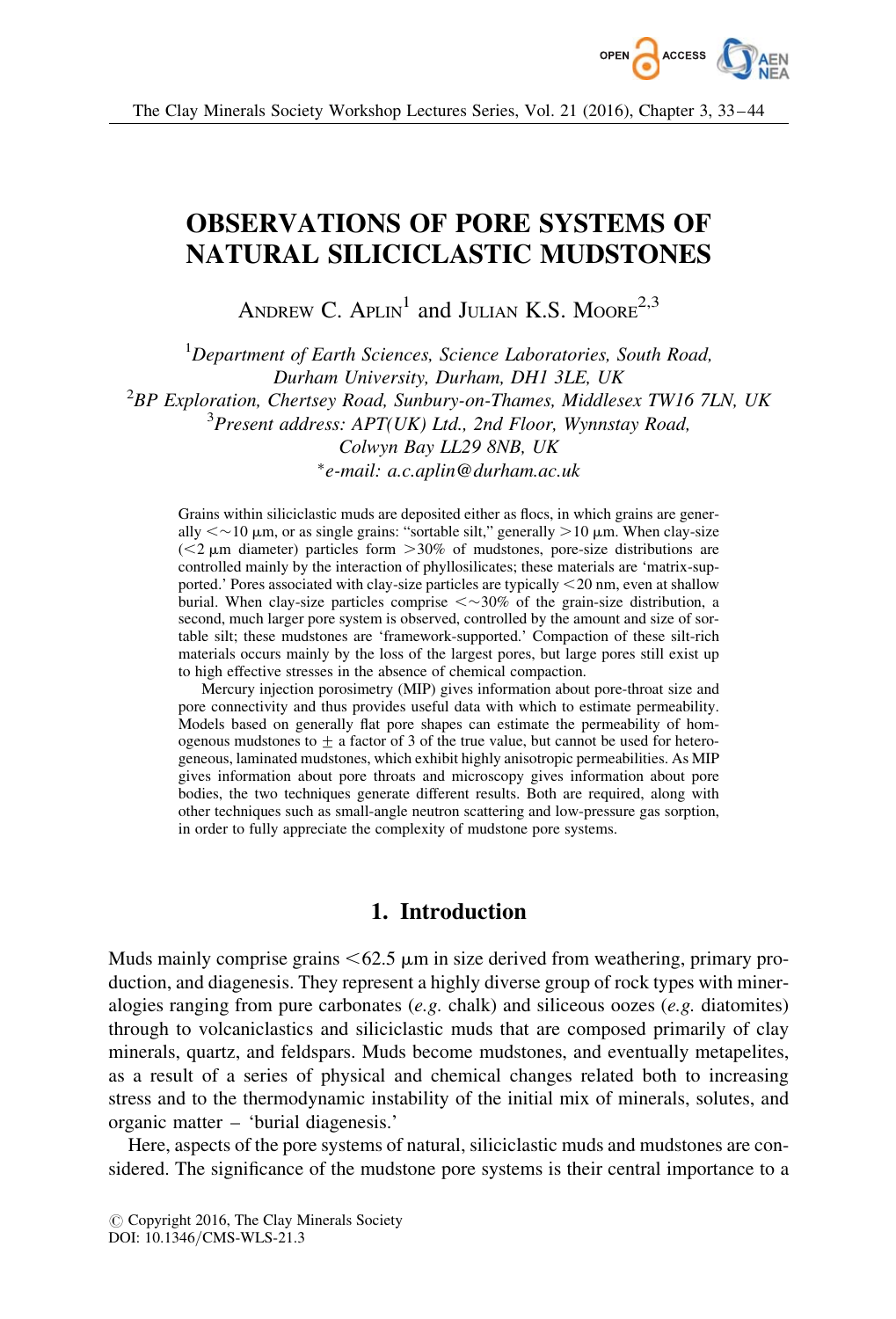wide range of practical problems relevant to fluid flow in sedimentary basins, including oil and gas production from shales, pore-pressure prediction, seal risking in petroleum systems, and  $CO<sub>2</sub>$  leakage from potential storage sites. The ways in which the pore systems of muds are preconditioned by their mineralogy and grain-size distribution at deposition are examined, and then how they evolve as a result of the profound physicochemical changes that occur during subsequent burial and heating.

## 2. Mud deposition

The vast majority of clastic sediment is delivered to the oceans as suspended particles in rivers. Sedimentation occurs where there is insufficient energy within a fluid to keep particles in suspension. As particle settling rates are proportional to the square of particle diameter, one might expect a very marked segregation of coarse silt and clay in the marine environment as a result of settling rates which differ by orders of magnitude. However, the increasing concentration of electrolytes from river to ocean reduces the thickness of the double diffuse layers in minerals, resulting in particle flocculation or coagulation (Kranck, 1973, 1975; Eisma and Lee, 1993; Stumm and Morgan, 1995). Biological processes also cause fine-grained sediment in the water column to aggregate into composite particles. These particles are termed "organominerallic aggregates" or "marine snow" and are particularly common below regions of high primary productivity (Alldredge and Silver, 1988).

Particle-size distributions of weathered rock are poorly sorted and are fairly uniform when plotted as volumes in logarithmically increasing size classes. Models which track the evolution of fine sediment during its transport in seawater treat the suspension as a mixture of single grains and flocs (e.g. Kranck and Milligan, 1985; Kranck et al., 1996a; Curran et al., 2002), each of which has a set of hydrodynamic properties. The grain-size distribution of muds thus reflects the respective fluxes of flocs and single grains to the sediment –water interface, which in turn depends on the concentration of each component and the energy of the environment. Grain-size analyses of modern muds have been interpreted to suggest that most particles of  $\langle \sim 10 \mu \text{m}$  are deposited as unsorted flocs, whereas larger particles ("sortable silt") mainly settle as single grains (Kranck 1996a, 1996b; Curran et al., 2002, 2004). Muddy sediments can thus be thought of as being built from two components: one which is unsorted and which comprises mainly phyllosilicate grains  $\lt \sim 10$  µm, and a second which is coarser and consists mainly of quartz, mica, and feldspars (sometimes known as "sortable silt"; McCave et al., 1995).

Sample grain-size distributions of two natural mudstones are shown in Figure 1. One has  $\sim$  70% clay-size (*i.e.* <2  $\mu$ m diameter) grains and a grain-size distribution which is both unsorted and devoid of sortable silt. The present authors infer that the grains were deposited almost entirely as flocs. The second has  $\sim$ 25% clay-size grains, has a significant amount of sortable silt, and much smaller amounts of flocdeposited grains of  $\leq 10$  µm. Also shown on Figure 1 are the pore-throat size distributions of the two samples, measured by MIP. The two samples have similar porosities,  $\sim$ 25%. Both samples contain pores smaller than the minimum radius that MIP can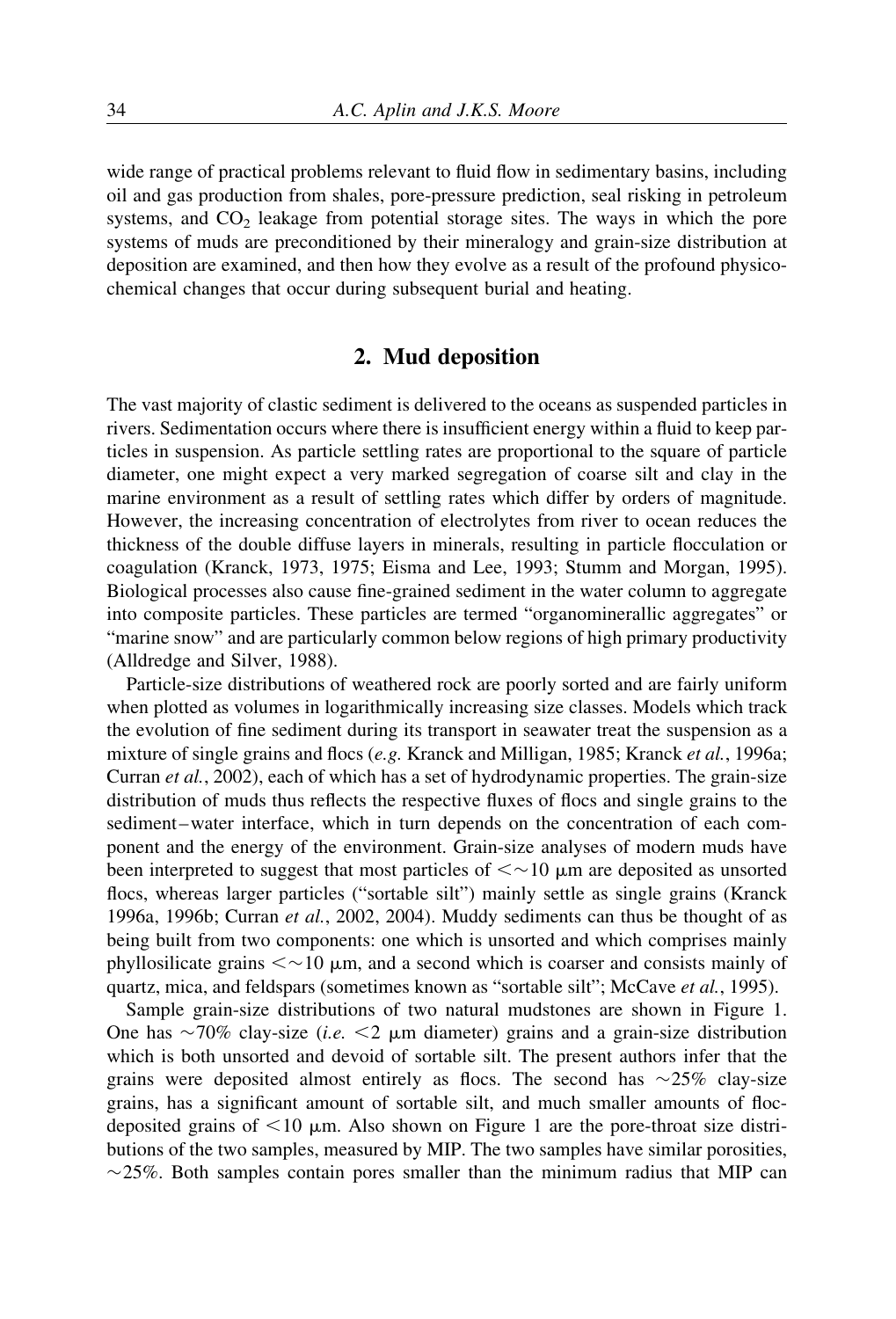

Figure 1. Grain size (left) and pore-throat size (right) distributions of two mudstones with 25% porosity. Grain-size distributions are fitted with the model of Kranck et al. (1996a, 1996b). The mudstone in the upper panels has a clay ( $<$ 2 µm content) content of  $\sim$ 65% compared to 25% for the sample in the lower panels.

measure ( $\sim$ 3 nm radius). The clay-rich sample has a modal pore size of 20 nm and no pores larger than 100 nm, however. In contrast, the silt-rich sample has a much broader pore-size distribution, with a modal pore size of 600 nm. While this qualitative relationship between grain size and pore size is to be expected, the nature of the relationship has rarely been examined in fine-grained sediments.

## 3. Mudstone grain and pore-size distributions

As a result of its analytical speed and wide dynamic range between 3 and 10,000 nm, MIP has probably been the most commonly used method for probing the pore-size distributions of muds and mudstones. Potential problems with MIP include the potential damage that high-pressure MIP may cause to fragile samples, and assumptions about pore shape which are inherent in the calculation of pore size. Perhaps most importantly, however, MIP measures the size of pore 'throats,' so that the bodies behind the throats are assigned the same radius as the throats themselves. This leads to an underestimation of pore-body size, which is important, for example, when considering fluid storage, as in gas shales. On the other hand, pore throats and their connectivity are important for considerations of fluid transport, so that MIP data can serve as a useful proxy for permeability.

While MIP-derived pore-size data for mudstones are commonly reported in the literature (e.g. Borst, 1982; Schlömer and Krooss, 1997; Dewhurst et al., 1998, 1999a; Yang and Aplin, 1998), an understanding of what controls pore size and connectivity is much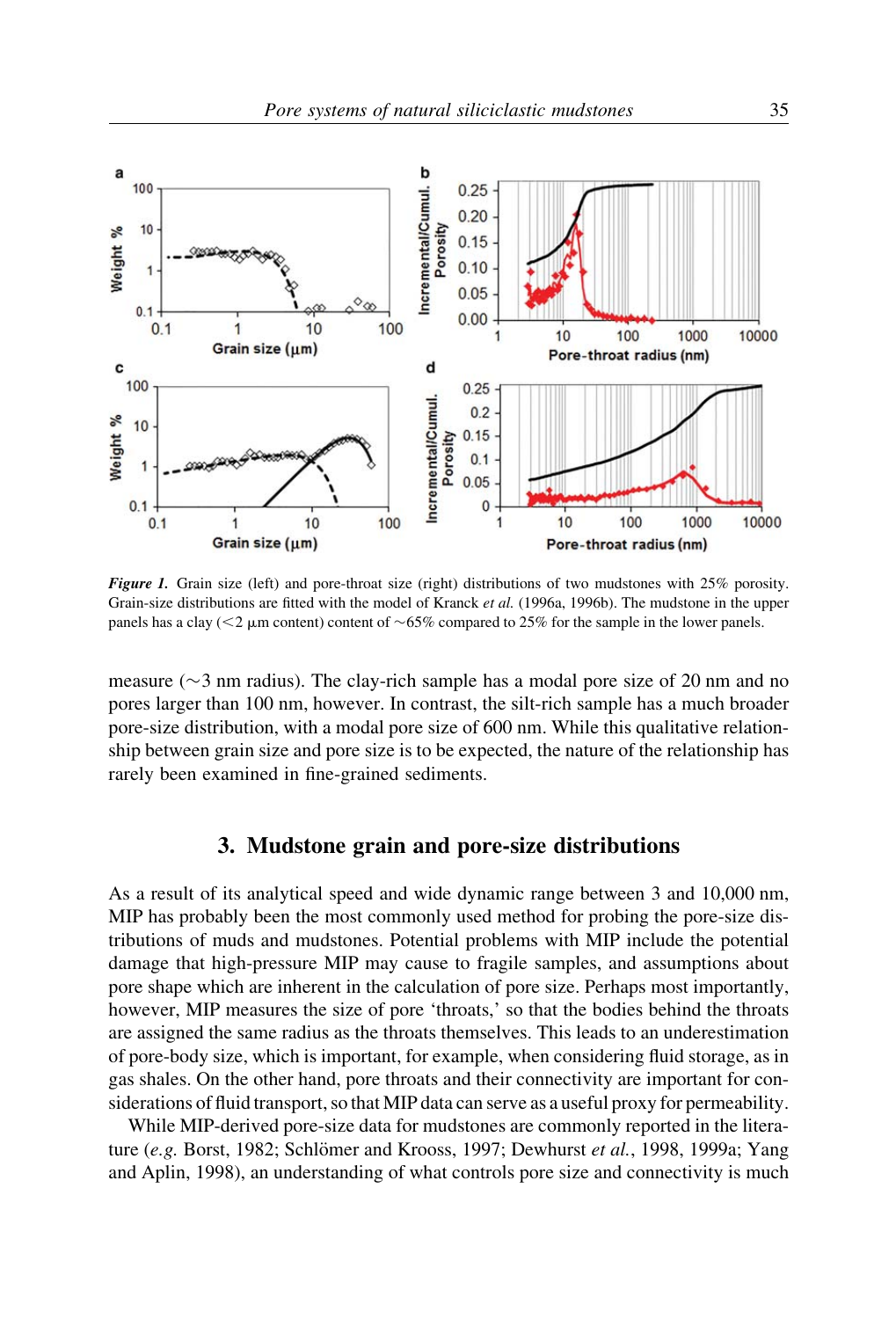less constrained because most reports do not include a geological description of the sample. Here, we look at MIP-derived pore-size data on samples where grain-size data were also measured. As expected, pore-size distributions at a given porosity relate to 'grain-size distributions,' but we can see that the changes in pore size seen as the samples become increasingly fine-grained/clay-rich are not linear. The data show that fundamental differences exist in muds which are either framework- or matrix-supported, and that this shift occurs when the clay content of the material is  $\sim$ 30–35%.

Nagaraj *et al.* (1990) proposed that the pore systems of flocculated, fine-grained sediments comprise three pore types which can give rise to bimodal pore-size distributions. Small, intra-floc pores are created from the geometry of interlocking clay-mineral particles (E –E: edge –edge clay-mineral contacts; E –F: edge – face clay-mineral contacts). Inter-floc pores may be formed from inter-locking flocs or from the interaction of flocs and silt grains. Much larger ('lacunar') pores are formed by the interaction of either multiple flocs alone, multiple flocs and silt grains, or interactions of silt grains. The components creating the pore are expected to exert a direct control on the response of the pore to mechanical compaction; pores created by flocs alone would be expected to collapse much more readily than those formed wholly by silt and sand grains. Given the way in which muds are deposited, from unsorted flocs or sortable silt, the ideas of Nagaraj et al. (1990) provide a potentially direct link between the depositional texture of mud and a description of the pore system.

Fies (1992) conducted experiments in which silt and fine sand grains of various diameters were mixed with water and different proportions of clay particles to form clay-silt slurries, and then dried under ambient stress conditions. The pore-size distributions of the dried slurries were then determined by MIP. Although these experiments differ from the real depositional systems in that the drying process will lead to shrinkage, they do give us some useful insights into the possible nature of pore systems of muds at deposition.

Based on Fies' (1992) experiments, the modal diameter of the lacunar pore (LP) size of the dried slurries as a function of  $(1)$  their clay content and  $(2)$  the size of the silt material added to the clay particles are shown in Figure 2. For the clay-sand mixture, the modal LP size remains virtually constant irrespective of clay content; for the siltclay mixtures, however, once clay contents exceed 30%, the modal LP size reduces as clay content increases. At clay contents of  $<30\%$ , the modal LP size is constant, but becomes smaller as the grain size of the silt decreases. Similarly, the modal LP size of materials with clay contents  $>30\%$  also reduce as the grain size of the admixed silt decreases.

The apparent change in behavior at clay contents of  $\sim$ 30% suggests a change in the support network of the materials, implying that at smaller clay contents the proportion of silt/sand particles is sufficiently high that the particles interact and provide a framework which allows the formation of a network of larger pores, the size of which depends on the particle size of the (sub-spherical) silt or sand grains. At clay contents  $\geq$  -30%, the clay-particle matrix becomes increasingly influential, silt particles are more dispersed, and the modal size of LP decreases. Fies (1992) argued that lacunar pores are present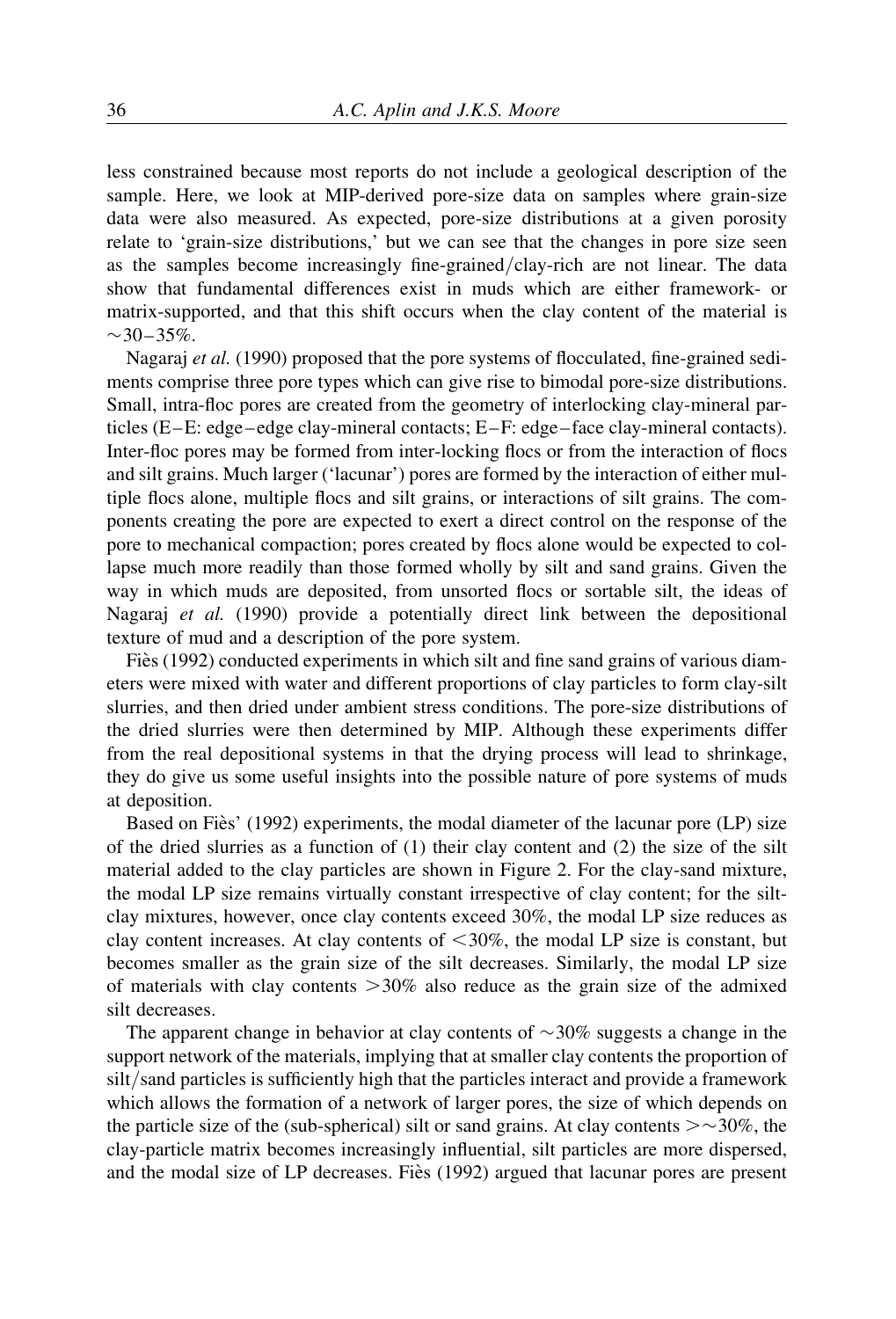

**Figure 2.** Modal radius of the 'lacunar' (LP) and 'clay' pore positions in the Fies (1992) experiments on dried clay-silt slurries, plotted as a function of clay content. Lines represent the modal position of the clay-silt mixtures, plotted according to size of silt particles (400  $\mu$ m; 20  $\mu$ m; 13  $\mu$ m; 6  $\mu$ m, and 4  $\mu$ m). Note that at .30% clay content, the position of the modal LP pore size decreases, merging with the clay mode at greater clay fractions. The modal position of the clay pores is constant and independent of clay content.

even at very high clay contents, but are hidden from MIP measurements by the dominance of small pores formed by individual clay particles. Another possibility is that they simply do not exist when the clay contents are large. Note that the modal pore size of the clay pores in these experiments is  $\sim$  10–20 nm.

The pore-size data from Dewhurst et al. (1998, 1999a) for natural, Tertiary London Clay mudstones which were compacted experimentally to 33 MPa from their preconsolidation stress of 1.5–2 MPa, consistent with  $\sim$  200 m burial, are shown in Figure 3. In their initial state, these samples represent shallow-buried mudstones with different clay fractions. Samples with clay fractions  $>$  30–40% have unimodal poresize distributions with the majority of pores below 100 nm. Coarser samples, with clay contents of 27 and 33%, exhibit complex, tri-modal pore-size distributions in their initial, pre-consolidation state. Pores smaller than 50 nm are common and are assumed to relate to the clay fabric, but substantial pore-size modes also exist at  $\sim$  5000 nm and 800 nm, which are the equivalent of the LP suggested by Nagaraj et al.  $(1990)$  and were also observed in the Fies  $(1992)$  experiments. These larger pores thus relate to the physical framework provided by the larger ( $>10 \mu m$ ), interacting silt grains. The larger pore system is suggested to only occur when the clay fraction is  $\leq 30 - 35\%$  of the 'grain-size distribution.' At lower clay fractions, the muds can be considered as being framework-supported, and matrix-supported at higher clay fractions. Similar observations have been made by Marion et al. (1992), who measured the sonic velocities of clay-sand mixtures, noting a change in behavior at clay fractions above and below  $\sim$ 30%, considered to represent the change from matrix to framework support.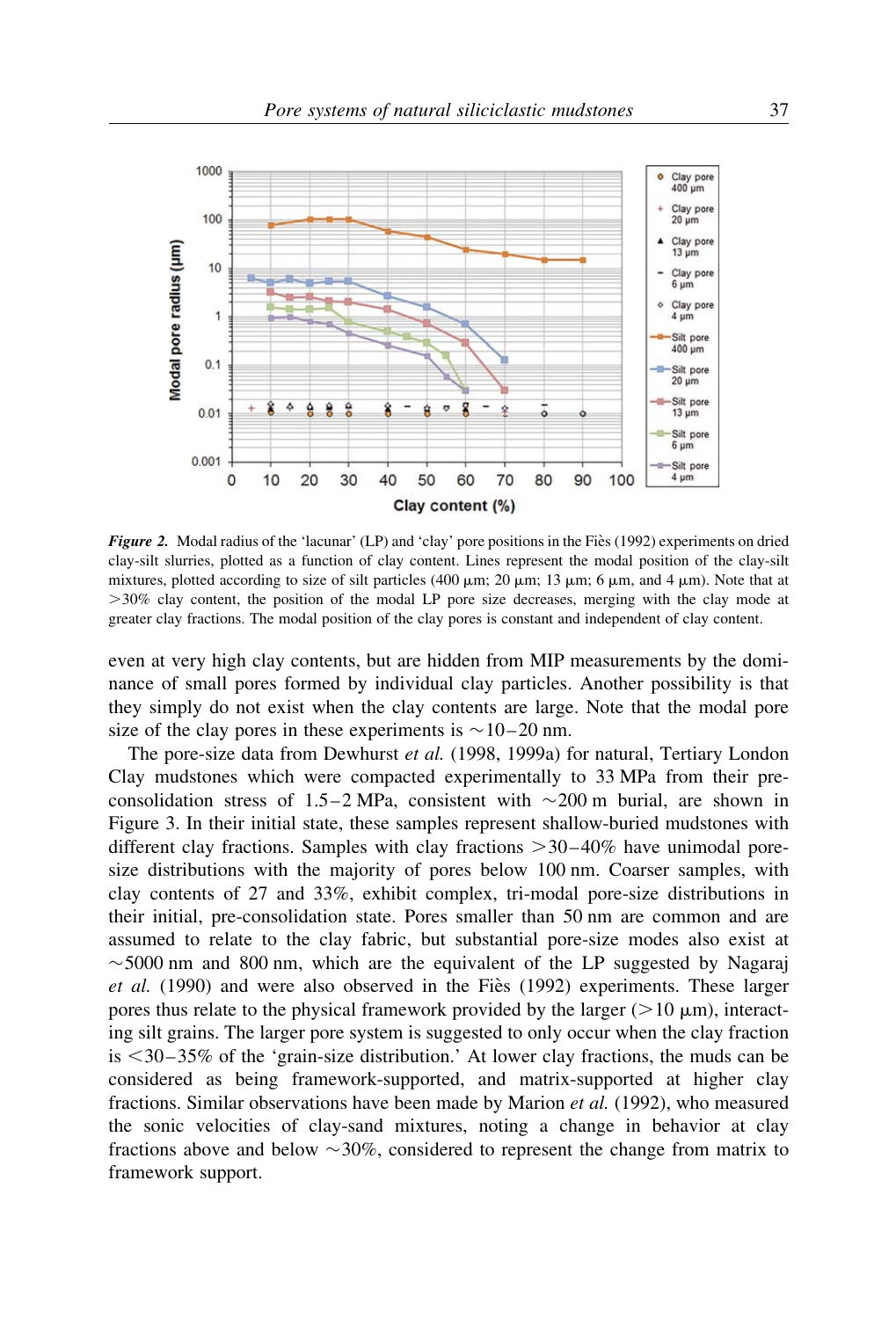

Figure 3. Differential pore-size distribution curves for a silt-rich and a clay-rich sample, both naturally over consolidated to  $\sim$  1.5–2 MPa and then compacted experimentally to 33 MPa: (a) silt-rich sample (27% clay); (b) clay-rich sample (65% clay) (adapted from Dewhurst et al., 1999b).

Compaction proceeds primarily by loss of the larger pores, as both silt and clay grains are forced closer together (Figure 3) (Dewhurst et al., 1998, 1999a). At burial depths of 2 km, corresponding to an effective stress of  $\sim$ 20 MPa, pore-size distributions of mudstones with clay contents of  $<$ 30% are very broad, ranging from sub-20 nm pores associated with the clay-rich parts of the material to micrometersized pores related to the silt-rich superstructure of the rock (Figure 1). Poresize distributions of clayrich mudstones, as measured by MIP, are not radically different from those from lower effective stresses; small pores have already become even smaller (Figure 1).

Insights into the importance of microporosity and ultramicroporosity in deeply-buried mudstones

have been generated in recent years through studies of organic-rich mudstones, i.e. shale gas/oil reservoirs. The sum of pore volumes measured by  $(1)$  CO<sub>2</sub> sorption at  $-78^{\circ}$ C and (2) MIP, were similar to the total porosity in a set of organic-rich Posidonia shales (Rexer *et al.*, 2014). As mercury occupies pores with constrictions  $> \sim 6$  nm, Rexer *et al.* (2014) suggested that porosity measured by  $CO_2$  adsorption at  $-78^{\circ}\text{C}$  is largely within pores with effective diameters of  $\leq 6$  nm. CO<sub>2</sub> adsorption experiments at  $0^{\circ}$ C further suggested that around half of the porosity probed at  $-78^{\circ}$ C was in ultramicropores, *i.e.* pores  $\langle \sim 1 \text{ nm}$  in size, similar to the results of Clarkson *et al.* (2013) from a series of North American gas shales. By experimenting on both shales and isolated kerogens, Rexer *et al.* (2014) were able to show that approximately half of the  $CO<sub>2</sub>$ sorption in dry Posidonia shales was in organic matter, with the rest probably associated with clay minerals. As these shales comprise  $\sim 10$  wt.% organic matter and 30 wt.% clay minerals, the proportion of microporosity associated with clay minerals in more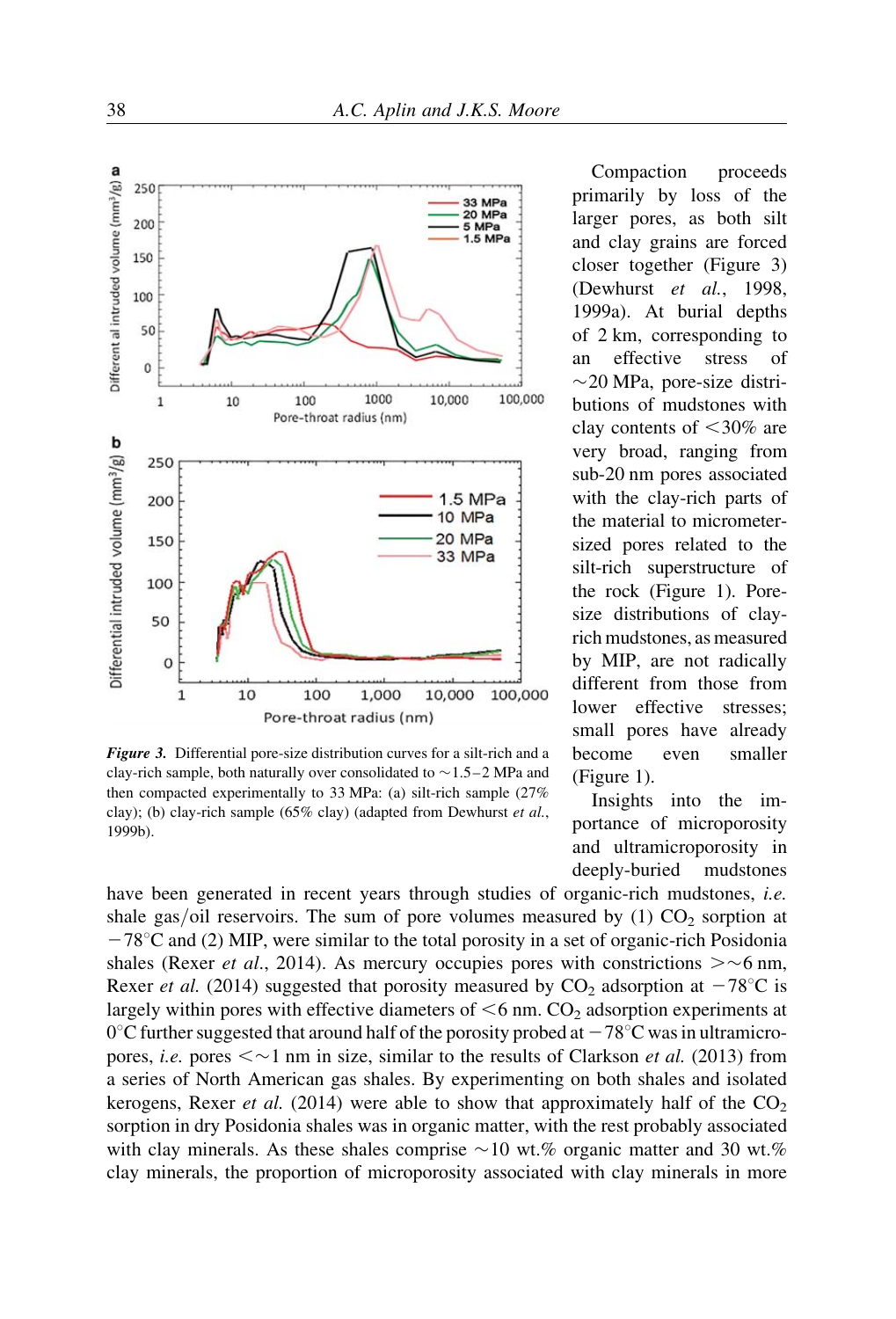common, clay-rich and organic-lean mudstones, will be larger. This is supported by lowpressure  $CO<sub>2</sub>$  sorption experiments on pure clay minerals, showing them to be highly microporous (Ross and Bustin, 2009).

While the clay-rich parts of deeply-buried natural mudstones primarily have pore throats smaller than (say) 10 nm, pore 'bodies,' as observed by BIB-SEM or FIB-SEM, or probed using low-pressure gas sorption, small-angle and ultra-small-angle neutron scattering (SANS and USANS), can be much larger (e.g. Desbois et al., 2009; Heath et al., 2011; Klaver et al., 2012; Clarkson et al., 2012, 2013; Ruppert et al., 2013; Yang et al., 2014), e.g. in pressure shadows or at the interfaces of clay aggregates. This illustrates the fundamental difference between observing pore systems using microscopy, which emphasizes pore bodies, and MIP, which emphasizes pore throats. All of these studies also suggest that the distribution of both pore body and pore-throat sizes approximate to power law functions over a range of diameters from nanometer to micrometer. For example, comparison of MIP data with SANS/USANS or BIB-SEM data suggests that in clay-rich, matrix-supported mudstones, any larger  $(e.g. > 50 \text{ nm})$  pore bodies are only connected through a network of pore throats with diameters of  $\leq$  10 nm (Klaver *et al.*, 2012; Clarkson *et al.*, 2013). This accounts readily for the low (nanoDarcy) permeability of clay-rich mudstones compared to silt-rich mudstones (Yang and Aplin, 2010) and illustrates the importance of differentiating between fluid-storage and fluid-flow properties,  $e.g.$  in the context of hydrocarbon production from shales.

#### 4. Pore size and permeability

Mudstone permeabilities are typically nanoDarcy to microDarcy and are thus difficult and time-consuming to measure (see Neuzil, 1994; Dewhurst et al., 1999b for reviews; also Yang and Aplin, 2007). The MIP data, converted into pore size and shapes using various assumptions, have thus been used widely as a way of estimating permeability rapidly (Leonards, 1962; Scheidegger, 1974; Garcia-Bengochea et al., 1979; Pittman, 1992; Yang and Aplin, 1998). The rationale for the approach is that MIP is a measure of the size and connectivity of pore throats. One approach, commonly used for sandstones, uses the Kozeny-Carman equation, which assumes that pores are bundles of capillary tubes. The equation requires poorly-defined "shape" and "tortuosity" factors which are poorly constrained in mudstones. Based on MIP data on 30 mudstone samples which were also measured for permeability, Yang and Aplin (2007) calculated values of 200 and 1000 as the products of the shape and the tortuosity factors for horizontal and vertical permeabilities, respectively. These values are much greater than those typically used for sandstones and reflect the complexity and relatively poor connectivity of mudstone pore systems, compared to sand.

The measured permeability data to calibrate an earlier pore-based permeability model, in which pores were assumed to have the shape of two frustra of cones, connected at their base were also used by Yang and Aplin (2007). Pores were assumed to be flatter in mudstones with greater clay contents, and also to flatten with increasing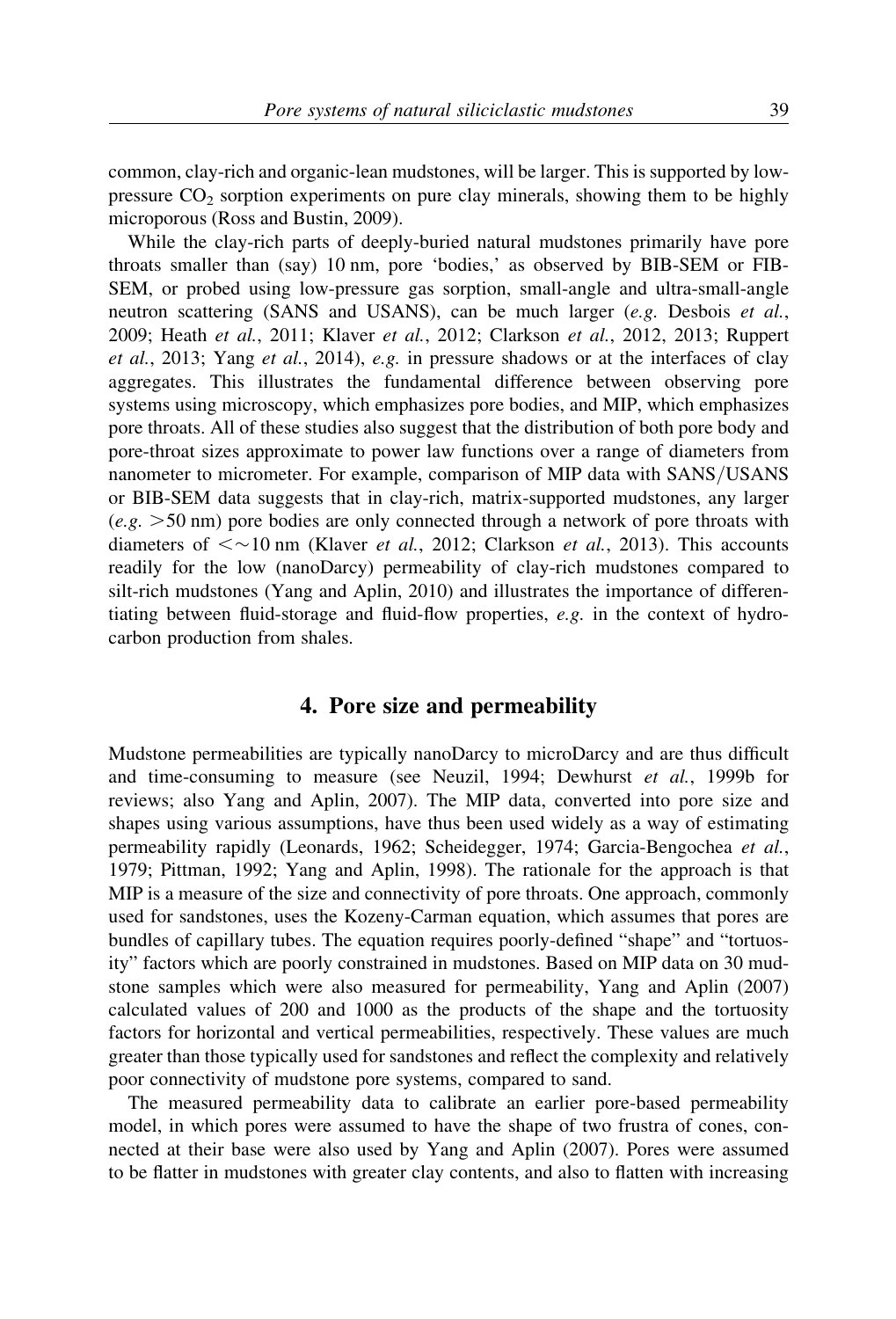stress. The model was able to predict the measured permeabilities to within  $+$  a factor of 3 of the true value. The idea that pores in clay-rich mudstones are relatively flat, thus reflecting the shape of clay grains, is intuitively reasonable and has, to some extent, been validated by recent 3D images from the FIB-SEM (e.g. Desbois et al., 2009; Heath et al., 2011).

While permeability estimates based on MIP data may be reasonable for homogeneous mudstones, they are inappropriate for heterogeneous mudstones, e.g. laminated mudstones comprising clay-silt couplets. This reflects the fact that MIP is an omnidirectional technique, whereas permeability measurements are unidirectional, generally vertical or horizontal. As silt-rich mudstones can be three orders of magnitude more permeable than clay-rich mudstones (Dewhurst et al., 1998; Yang and Aplin, 2010), laminated, heterogeneous mudstones are expected to be highly anisotropic, and have been shown to have  $k_h/k_v$  ratios in excess of  $10^3$  (Armitage *et al.*, 2011). Estimates of directional permeability would need to be based on directional MIP data. These points emphasize the need to combine and integrate MIP analyses with microscopy or SANS techniques, if appropriate interpretations are to be made regarding pore bodies and pore connectivity.

As an example, the bimodal nature of a pore-size distribution which is interpreted to reflect the fine-scale, sedimentological structure of the sample rather than an intrinsic property of an homogenous mudstone lithology is shown in Figure 4. The more clay-rich



Figure 4. Combined Mercury Injection Capillary Pressure (MICP) and microscopy analysis: (upper and middle) differential and cumulative pore-size distribution curves for a silt-rich natural mudstone; (lower) transmitted-light photomicrograph (plane-polarized light) of the same sample exhibiting low-angle lamination; the laminae have sharp upper and lower contacts indicating the actions of bottom currents. The field of view is 2.7 mm across.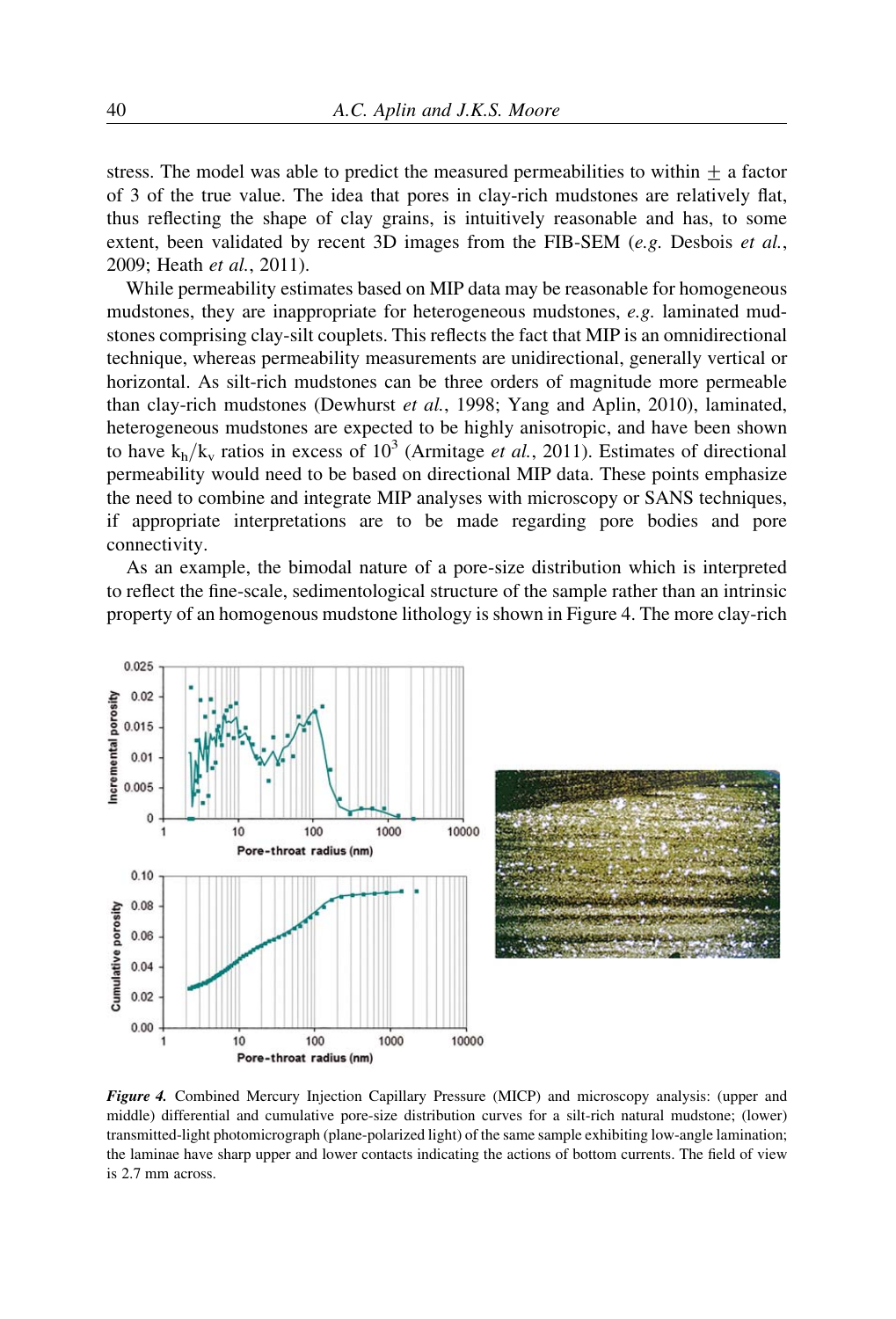parts of the sample (darker brown in Figure 4) will be dominated by pores with throats of  $\leq$   $\sim$  10 nm, whereas the more silt-rich parts of the sample comprise mainly pores with throats of  $>$   $\sim$  50–100 nm. A heterogeneity, therefore, exists which would result in a highly anisotropic permeability on the observed sample scale; this may or may not be reflected at larger scales, depending on the larger-scale connectivity of the two distinct parts of the sample. Such connectivity, for example, could be studied using micro-CT methodologies and is critical for understanding the permeability structure of shale reservoirs and cap rocks.

More work is clearly needed to develop a detailed understanding of the way in which the pore systems of fine-grained sediments evolve as functions of lithology, compaction, and diagenesis. The inevitable complexity of pore systems means that considering some relatively simple rules which allow predictive fluid-storage and fluid-flow models to be developed on scales larger than those that can be measured under the microscope or in the laboratory would, however, be useful. For mudstones, as shown here, a division between matrix-supported (clay-rich) and frameworksupported (silt-rich) materials is a useful simplification. Silt-clay couplets are common depositional features of mudstones, so that this simple approach not only ties back pore systems to the depositional environment of the host materials but can also be used to produce building blocks for further upscaling of fluid-storage and fluidflow properties.

#### 5. Conclusions

Grains within siliciclastic muds are deposited either as flocs, in which grains are generally  $\lt \sim 10$   $\mu$ m, and single grains: "sortable silt", generally  $> 10$   $\mu$ m. Mineralogically, the majority of sub-10  $\mu$ m grains are phyllosilicates, while the majority of  $>10 \mu$ m grains are quartz, feldspars, and micas.

Based primarily on MIP data, pore-throat sizes within clay-rich mudstones are commonly  $\leq$ 20 nm, even at burial depths of 100 m. Analysis of the grain-size and poresize distributions of muds and mudstones suggests that when clay-size ( $\leq$ 2  $\mu$ m diameter) particles form  $>30\%$  of the mudstone, pore-size distributions are controlled by the interaction of clay minerals; these materials are 'matrix-supported.' Continued compaction simply reduces the modal pore size of the porosity to smaller values, such that a large fraction of the clay-related porosity is within pores of  $\leq 10$  nm in samples buried to  $>2$  km. When clay-size particles comprise  $\langle \sim 30\%$  of the 'grain-size distribution,' a second, much larger pore system is observed, controlled by the amount and size of sortable silt; these mudstones are 'framework-supported.' Compaction of these silt-rich materials occurs mainly by the loss of the largest pores, but large pores still exist up to high effective stresses in the absence of chemical compaction.

Mercury injection porosimetry provides information about pore-throat size and pore connectivity and thus provides useful data with which to estimate permeability. Models based on generally flat pore shapes can estimate the permeability of homogenous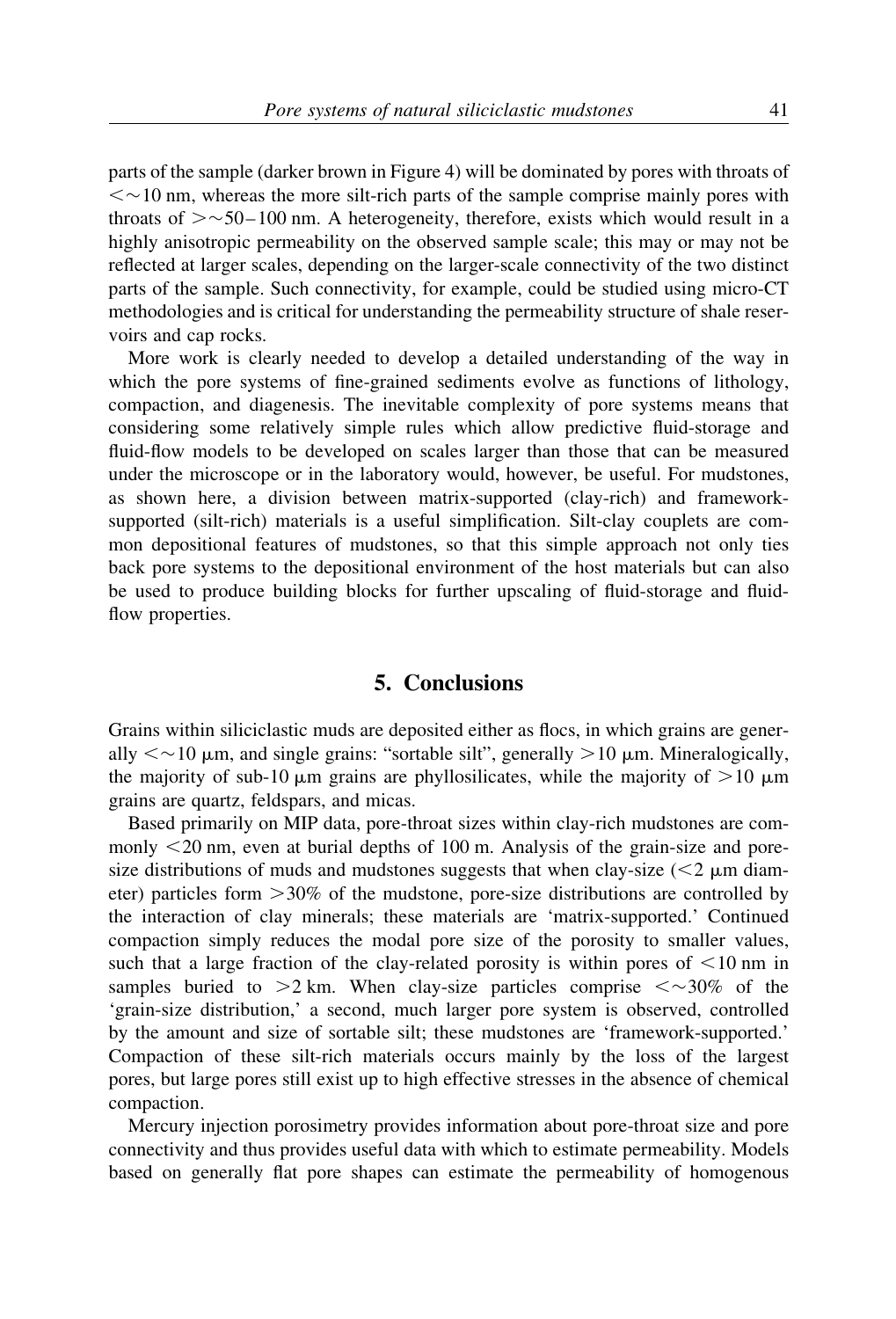mudstones to  $+$  a factor of 3 of the true value, but cannot be used for heterogeneous, laminated mudstones, which have permeability anisotropies of up to and beyond  $10<sup>3</sup>$ .

Because MIP gives information about pore throats whereas microscopy gives information about pore bodies and about the sedimentological fabric of the sample, it is inevitable but enriching that the two techniques generate different results. Both are required, along with other techniques such as SANS and low-pressure gas sorption, in order to fully appreciate the complexity of mudstone pore systems.

Because silt-clay couplets are common depositional features of mudstones, and silt-rich and clay-rich units have very different pore systems, a simple division between silt-rich and clay-rich can be used to produce building blocks for further upscaling.

### Acknowledgments

The present work was funded largely by the Caprocks JIP, comprising Anadarko, BG Group, BHPBilliton, BP, Chevron, ConocoPhillips, ENI, ExxonMobil, Petrobras, Shell, Statoil, and Total; thanks to all.

Guest editor: H.C. Greenwell

The authors and editors are grateful to anonymous reviewers who offered very helpful input and suggestions. A list of all reviewers is given at the end of the Preface for this volume.

# References

- Alldredge, A.L. and Silver, M.W. (1988) Characteristics, dynamics and significance of marine snow. Progress in Oceanography, 20, 41–82.
- Armitage, P.J., Faulkner, D.R., Worden, R.H., Aplin, A.C., Butcher, A.R., and Iliffe, J. (2011) Experimental measurement of, and controls on, permeability and permeability anisotropy of caprocks from the  $CO<sub>2</sub>$ storage project at the Krechba Field, Algeria. Journal of Geophysical Research, 116, B12208, doi: 10.1029/2011JB008385.
- Borst, R.L. (1982) Some effects of compaction and geological time on the pore parameters of argillaceous rocks. Sedimentology, 29, 291-298.
- Clarkson, C.R., Freeman, M., He, L., Agamalian, M., Melnichenko, Y.B., Mastalerz, M., Bustin, R.M., Radlin´ski, A.P., and Blach, T.P. (2012) Characterization of tight gas reservoir pore structure using USANS/SANS and gas adsorption analysis. Fuel, 95, 371-385, doi: 10.1016/j.fuel.2011.12.010.
- Clarkson, C.R., Solano, N., Bustin, R.M., Bustin, A.M.M., Chalmers, G.R.L., He, L., Melnichenko, Y.B., Radlin´ski, A.P., and Blach, T.P. (2013) Pore structure characterization of North American shale gas reservoirs using USANS/SANS, gas adsorption, and mercury intrusion. Fuel, 103, 606–616, doi: 10.1016/ j.fuel.2012.06.119
- Curran, K.J., Hill, P.S., and Milligan, T.G. (2002) Fine-grained suspended sediment dynamics in the Eel River flood plume. Continental Shelf Research, 22, 2537-2550.
- Curran, K.J., Hill, P.S., Schell, T.M., Milligan, T.G., and Piper, D.J.W. (2004) Inferring the mass fraction of floc-deposited mud: application to fine-grained turbidites. Sedimentology, 51, 927–944.
- Desbois, G., Urai, J.L., and Kukla, P.A. (2009) Morphology of the pore space in claystones evidence from BIB/FIB ion beam sectioning and cryo-SEM observations. Earth, 4, 15–22.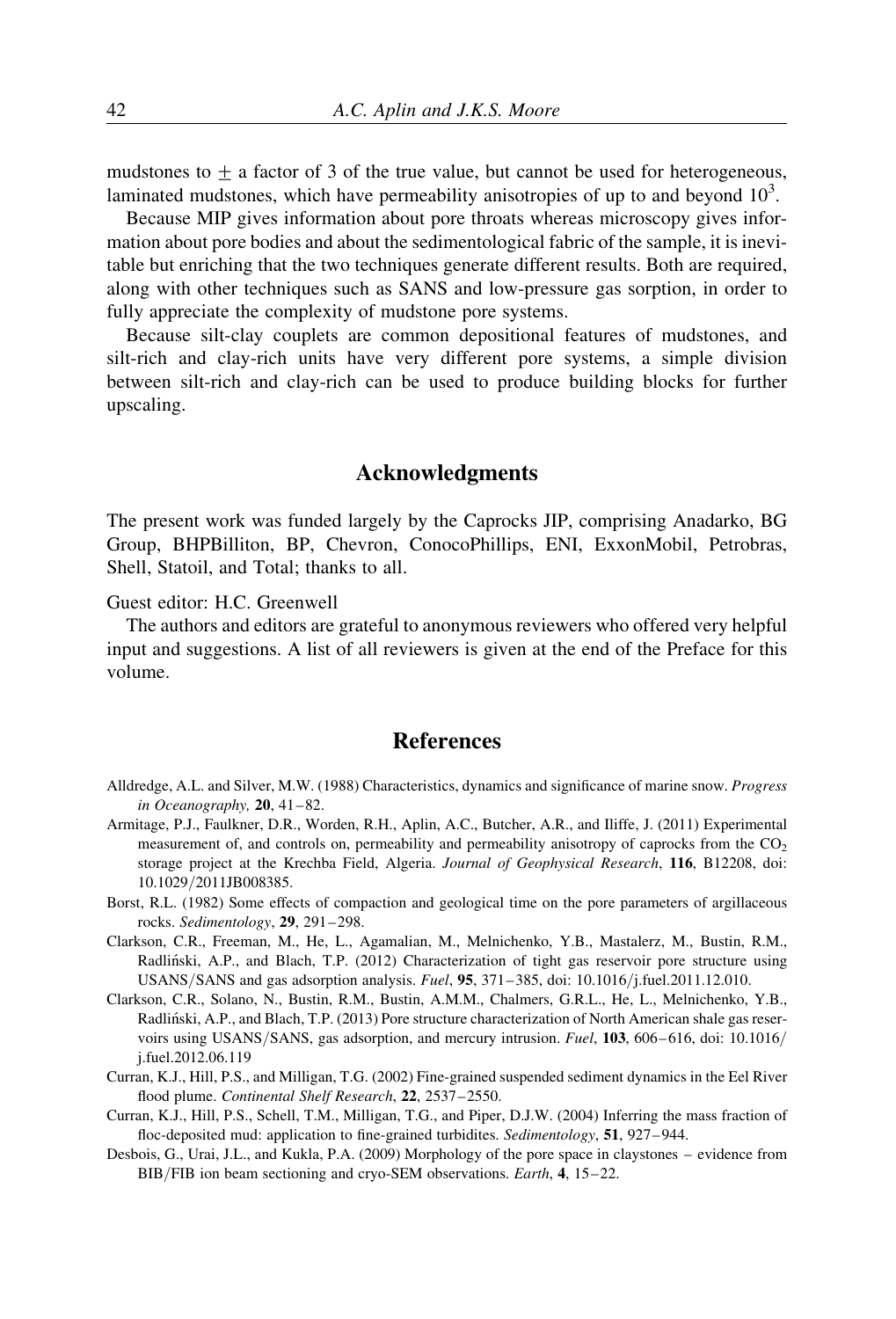- Dewhurst, D.N., Aplin, A.C., Sarda, J.P., and Yang, Y.L. (1998) Compaction-driven evolution of porosity and permeability in natural mudstones: An experimental study. Journal of Geophysical Research – Solid Earth, 103, 651-661.
- Dewhurst, D.N., Aplin, A.C., and Sarda, J.P. (1999a) Influence of clay fraction on pore-scale properties and hydraulic conductivity of experimentally compacted mudstones. Journal of Geophysical Research – Solid Earth, 104, 29261-29274.
- Dewhurst, D.N., Yang, Y.L., and Aplin, A.C. (1999b) Permeability and fluid flow in natural mudstones. Pp. 23–43 in: Muds and Mudstones: Physical and Fluid Flow Properties (A.C. Aplin, A.J. Fleet, and J.H.S. Macquaker, editors). Geological Society Special Publication, 158, The Geological Society, London.
- Eisma, D. and Li, A. (1993) Changes in suspended-matter floc size during the tidal cycle in the Dollard estuary. Netherlands Journal of Sea Research, 31, 107-117.
- Fiès, J.C. (1992) Analysis of soil textural porosity relative to skeleton particle size, using mercury porosimetry. Soil Science Society of America Journal, 56, 1062– 1067.
- Garcia-Bengochea, I., Lovell, C.W., and Altchaeffl, A.G. (1979) Pore distribution and permeability of silty clays. Journal of Geotechnical Engineers Division, Proceedings ASCE, 105, 839– 856.
- Heath, J.E., Dewers, T.A., McPherson, B.J.O.L., Petrusak, R., Chidsey, T.C., Rinehart, A.J., and Mozley, P.S. (2011) Pore networks in continental and marine mudstones: characteristics and controls on sealing behaviour. Geosphere, 7, 429 -454.
- Klaver, J., Desbois, G., Urai, J.L., and Littke, R. (2012) BIB-SEM study of the pore space morphology in early mature Posidonia Shale from the Hils area, Germany. International Journal of Coal Geology, 103, 12– 25.
- Kranck, K. (1973) Flocculation of suspended sediment in sea. Nature, 246, 348– 350.
- Kranck, K. (1975) Sediment deposition from flocculated suspensions. Sedimentology, 22, 111– 123.
- Kranck, K. and Milligan, T.G. (1985) Origin of grain-size spectra of suspension deposited sediment. Geo-Marine Letters, 5, 61–66.
- Kranck, K., Smith, P.C., and Milligan, T.G. (1996a) Grain-size characteristics of fine-grained unflocculated sediments. 1. 'One-round' distributions. Sedimentology, 43, 589-596.
- Kranck, K., Smith, P.C., and Milligan, T.G. (1996b) Grain-size characteristics of fine-grained unflocculated sediments. 2. 'Multi-round' distributions. Sedimentology, 43, 597-606.
- Leonards, G.H. (1962) Engineering Properties of Soils. McGraw-Hill, New York.
- Marion, D., Nur, A., Yin, H., and Han, D. (1992) Compressional velocity and porosity in sand-clay mixtures. Geophysics, 57, 554-563.
- McCave, I.N., Manighetti, B., and Robinson, S.G. (1995) Sortable silt and fine sediment size composition slicing – parameters for paleocurrent speed and paleoceanography. Paleoceanography, 10, 593–610.
- Nagaraj, T.S., Griffiths, F.J., Joshi, R.C., Vatsala, A., and Murthy, B.R.S. (1990) Change in pore-size distribution due to consolidation of clays – discussion. Geotechnique, 40, 303– 309.
- Neuzil, C.E. (1994) How permeable are clays and shales. Water Resources Research, 30, 145–150.
- Pittman, E.D. (1992) Relationship of porosity and permeability to various parameters derived from mercury injection-capillary pressure curves for sandstone. American Association of Petroleum Geologists Bulletin, 76, 191– 198.
- Rexer, T.F.T., Mathia, E.J., Aplin, A.C., and Thomas, K.M. (2014) High-pressure methane adsorption and characterization of pores in Posidonia shales and isolated kerogens. *Energy Fuels*, 28, 2886–2901. DOI: 10.1021/ef402466m.
- Ross, D.J.K. and Bustin, R.M. (2009) The importance of shale composition and pore structure upon gas storage potential of shale gas reservoirs. Marine and Petroleum Geology, 26, 916-927.
- Ruppert, L.F., Sakurovs, R., Blach, T.P., He, L., Melnichenko, Y.B., Mildner, D.F.R., and Alcantar-Lope, L. (2013) A USANS/SANS study of the accessibility of pores in the Barnett Shale to methane and water. *Energy Fuel*, 27, 772–779, doi: 10.1021/ef301859s
- Scheidegger, A.E. (1974) The Physics of Flow through Porous Media, 3<sup>rd</sup> edition. University of Toronto Press, Toronto.